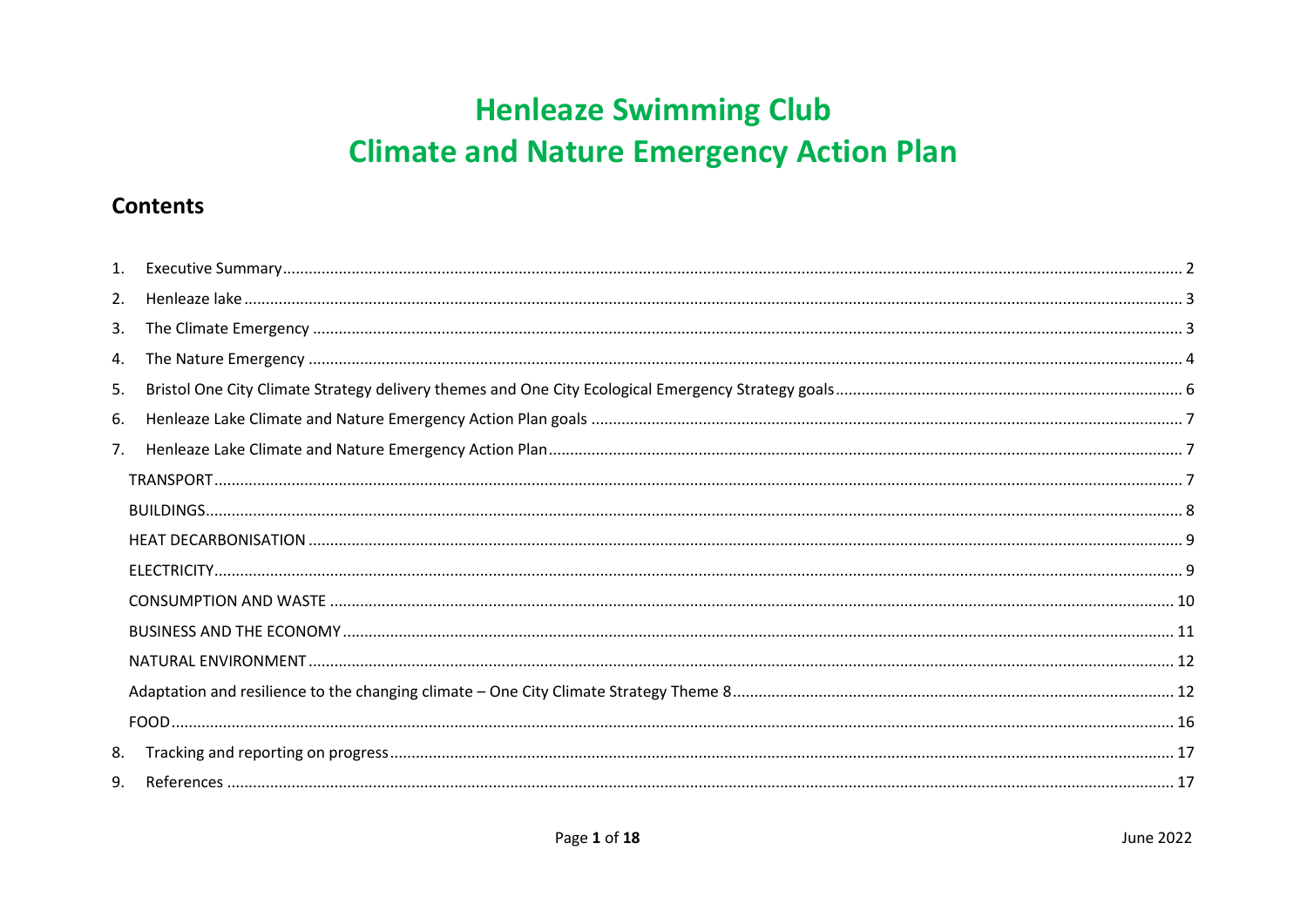### <span id="page-1-0"></span>**1. Executive Summary**

Henleaze Swimming Club Executive Committee, staff and members recognise that we all have a part to play to tackle the challenges of the Climate and Nature Emergency. This Action Plan sets out why action is important, and our plans to reduce our carbon and nature footprint, to restore nature and improve the resilience of the lake and grounds, as well as to inspire collective action by lake members and staff.

The Action Plan includes work already underway, committed work and concept ideas to be investigated which will help contribute to the [Bristol One City Climate Strategy t](https://www.bristolonecity.com/wp-content/uploads/2020/02/one-city-climate-strategy.pdf)hemes, [One City Ecological Emergency S](https://www.bristolonecity.com/wp-content/uploads/2020/09/One-City-Ecological-Emergency-Strategy.pdf)trategy Goals and the [Bristol Avon Catchment Plan.](https://www.wessexwater.co.uk/environment/catchment-partnerships/bristol-avon-catchment-partnership?msclkid=3530f107b0c311ecb66eede0267b5b97)

These themes and goals are summarised in the diagram in section 5 and have been used to structure the Henleaze Lake Swimming Club Climate and Nature Emergency Action Plan.

The Club's Grounds Manager, Nature Group and Water Quality team will build on the work already underway to respond to the Nature Emergency by continuing to lead work to improve management of the lake for nature. The Club's Facilities Management Group will lead work to reduce the carbon and nature footprint of existing and new buildings and operations. With over 3000 members of the Club, the role of members is a significant focus of this action plan in terms of travel to and from the lake, improving water quality and reducing waste. There is also a wealth of expertise and knowledge among Club members which provides an exciting opportunity to share ideas and information to improve sustainability both for management, care and enjoyment of the lake, and across all areas of our work and lives.

It is important to note that for actions in the plan below, particularly for actions which are not yet committed and are at concept stage, that any proposal that involves significant expenditure or work by the Club will be considered alongside other Club objectives and priorities.

By putting this plan into action, we aim to progress our work together to protect and enhance the lake so that it continues to thrive for the benefit of nature and people now and for future generations.

Progress on the plan will be reviewed each year, and actions maybe further updated in response to new opportunities, priorities and changes in legislation.

#### **Henleaze Swimming Club Executive Committee, June 2022**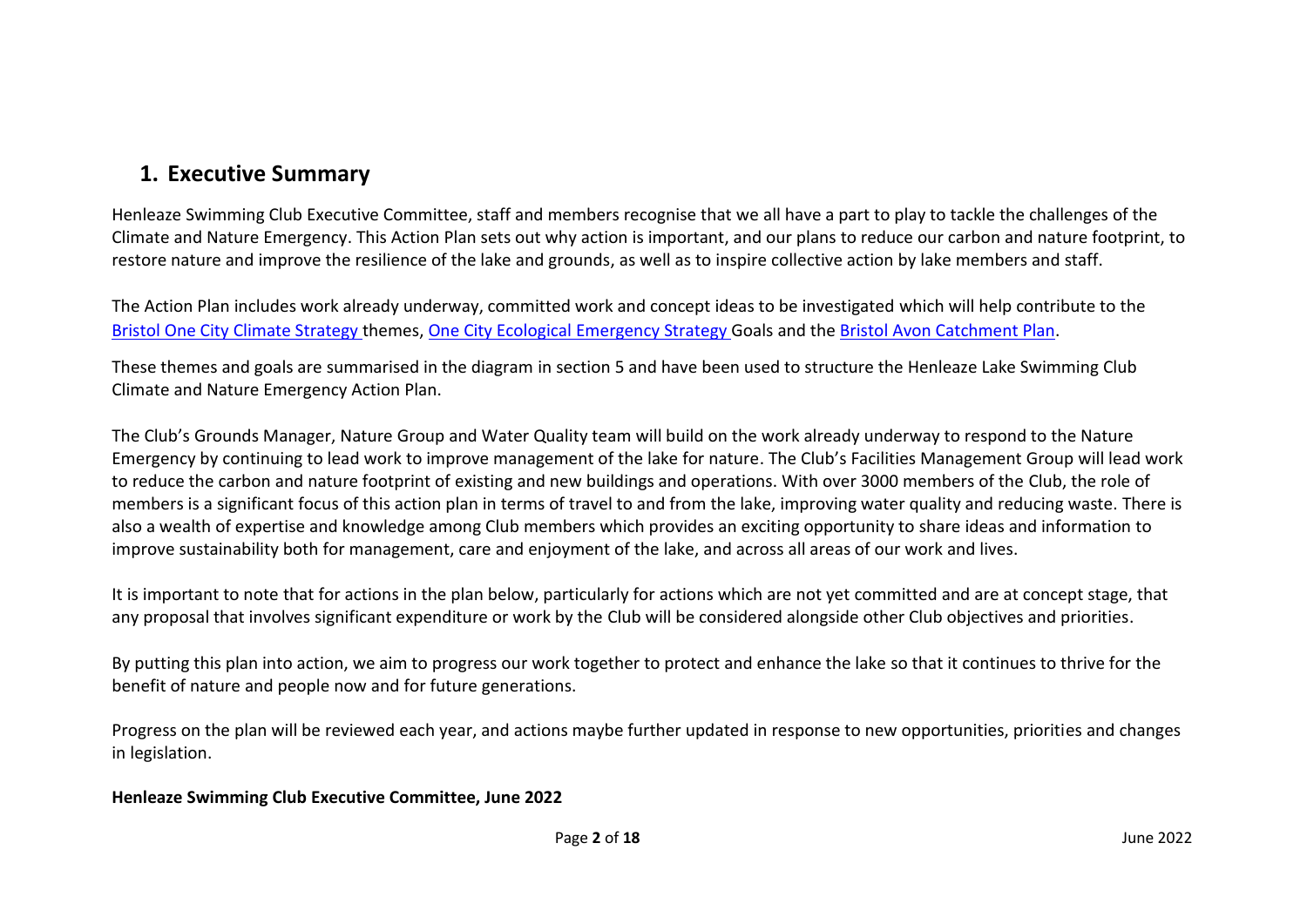### <span id="page-2-0"></span>**2. Henleaze lake**

Situated in the heart of the Bristol suburb of Henleaze, three miles from the city centre and adjacent to [Badock's Wood](http://www.fobw.org.uk/) Local Nature Reserve, Henleaze lake is a former quarry, now lake set in beautiful nature rich grounds. Managed as a swimming lake since before 1919, the Lake is about four hundred metres long and between thirty and sixty metres wide, giving a total water area of 1.4 hectares. The total site area is 3.6 hectares. The northern third of the site has been designated as a nature area by the Club. The swimming area varies throughout the year; from 80 metres in the winter to 220 metres in high summer.

The site is owned by [Henleaze Swimming Club,](http://www.henleazeswimmingclub.org/) a charity and company limited by guarantee, which is managed by an executive committee comprising Charity Trustees and a staff team responsible for operations, management of the site and supervision of swimmers and visitors.

The lake has been managed to enhance water quality and the natural environment of the grounds since it was first opened and is currently the only designated UK bathing water within the City of Bristol. By contrast locally only 11% of the Bristol Avon catchment is classified as having 'good ecological status', demonstrating the significant scale of the challenge to improve water quality across our area. Henleaze lake provides vital exposed limestone, wetland, grassland and woodland habitats for nature and is a haven for both wildlife and people in the city.

# <span id="page-2-1"></span>**3. The Climate Emergency**

Average global temperatures have now increased by over 1°C above pre-industrial levels, and according to the [Intergovernmental Panel on](https://www.ipcc.ch/about/)  [Climate Change](https://www.ipcc.ch/about/) (IPCC) special report published in August 2021, human-induced climate change is already causing weather and climate extremes in every region across the globe. The [UN Environment Programme](https://www.unep.org/news-and-stories/story/global-temperatures-costs-continued-soar-2021) reports that the US National Oceanic and Atmospheric Administration (NOAA) confirmed that in 2021, the global mean temperature between January and September 2021 was around 1.08 ±0.13 °C above the 1850-1900 pre-industrial average. These trends are powerfully illustrated as 'warming stripes' by Climate Lab Book

As highlighted at CoP 26, the threshold of a 2 degrees global rise in temperature which will have dire consequences for the natural world and humanity is projected to be exceeded during the  $21^{st}$  Century unless deep reductions in CO<sub>2</sub> and other warming greenhouse gases occur in the coming decades. The UK Government's [Third Climate Change Risk Assessment](https://www.gov.uk/government/news/government-publishes-uks-third-climate-change-risk-assessment) (CCRA3) highlights that '*While we aim to limit warming to 1.5°C, the evidence shows that we must be prepared for warming up to 4°C'*

Consequently, it is no longer correct to think of climate change as a potential future threat, but rather, it is a real and present danger to the lives and life-chances of people now living as well as to those not yet born, and to all life on earth.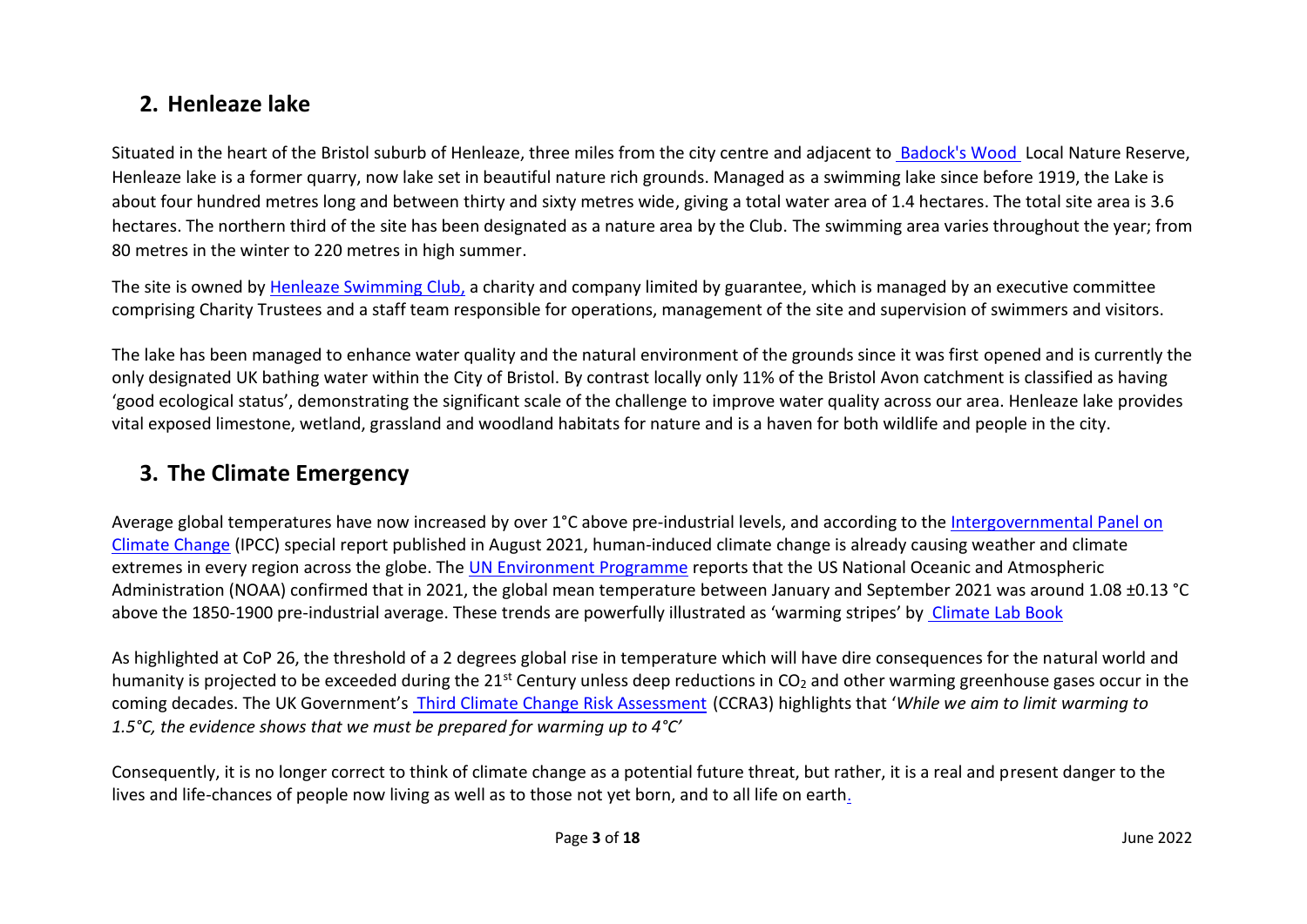The IPCC report tells us that only with ambitious action from national and sub-national authorities, civil society, the private sector, and local communities can we avoid the worst consequences. The Committee on Climate Change has said that the UK can reach Net Zero by 2050 and has set out the required steps to achieving this.

Governments and Councils are declaring a 'Climate Emergency' across the world and are committing resources to address this emergency. Bristol City Council declared a Climate Emergency in November 2018 pledging to take action to reduce carbon emissions to net zero by 2030 [Council action on climate change -](https://eur03.safelinks.protection.outlook.com/?url=https%3A%2F%2Fwww.bristol.gov.uk%2Fpolicies-plans-strategies%2Fcouncil-action-on-climate-change&data=04%7C01%7C%7Ca6c63c35b69f4df8878708d9ec760239%7C6378a7a50f214482aee0897eb7de331f%7C0%7C0%7C637800813884721601%7CUnknown%7CTWFpbGZsb3d8eyJWIjoiMC4wLjAwMDAiLCJQIjoiV2luMzIiLCJBTiI6Ik1haWwiLCJXVCI6Mn0%3D%7C3000&sdata=ODN3u3Cn0vbqZyzjZbYjVR%2BbpFlwqiaIPa33aBe9NTs%3D&reserved=0) bristol.gov.uk

# <span id="page-3-0"></span>**4. The Nature Emergency**

Alongside and linked to the Climate Emergency we also face a Nature (Ecological) Emergency. This is because globally and locally nature is in crisis and facing dramatic decline due to many factors including changes in land and water use, the changing climate, pollution, farming and development.

These pressures are causing a collapse of the natural ecosystems on which all life on earth, including human life, is part of and depends. The Global Assessment Report on Biodiversity and Ecosystem Services 2019 (IPBES) reports that:

- almost three quarters of land and 66% of marine environments have been significantly altered by humanity and more than 85% of wetland areas have been lost
- 60% of the world's wild animals have been lost since 1970 including 83% of wildlife in freshwater rivers and lakes
- 75% of human food crops rely on insect pollination, yet insect numbers are plummeting at alarming rates with significant implications for natural systems and human food supply

The [Environment Act 2021 \(legislation.gov.uk\)](https://www.legislation.gov.uk/ukpga/2021/30/contents/enacted) sets out new requirements and standards to reverse the decline of nature and support nature recovery including Biodiversity Net Gain and reduce air and water pollution as explained in World-leading Environment Act becomes law - GOV.UK (www.gov.uk)

In February 2020 Bristol declared an 'Ecological Emergency' and published the [One City Ecological Emergency Strategy.](https://www.bristolonecity.com/wp-content/uploads/2020/09/One-City-Ecological-Emergency-Strategy-28.09.20.pdf) The councils ow[n](https://www.bristol.gov.uk/documents/20182/5572361/Ecological_Emergency_Action_Plan.pdf/2e98b357-5e7c-d926-3a52-bf602e01d44c?t=1630497102530) [Ecological Emergency Action Plan](https://www.bristol.gov.uk/documents/20182/5572361/Ecological_Emergency_Action_Plan.pdf/2e98b357-5e7c-d926-3a52-bf602e01d44c?t=1630497102530) is a council-wide programme of activities to deliver on the ambitions of the One City Ecological Emergency Strategy and relevant aspects of the One City Climate Strategy. These Bristol themes and goals are summarised in the diagram in section 5 (page 6) and have been used to structure the Henleaze Lake Swimming Club Climate and Nature Emergency Action Plan.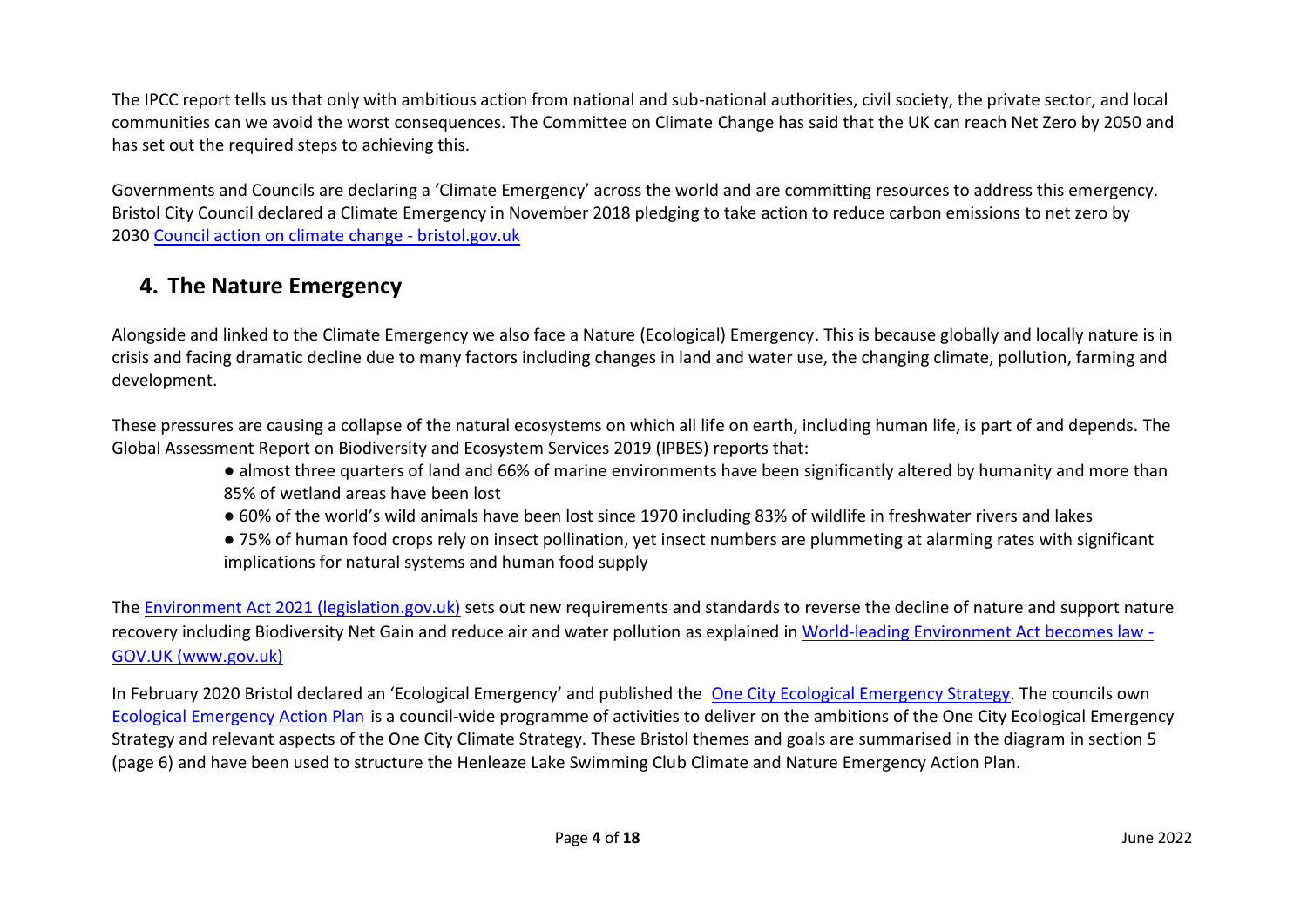

*Photo – Common Darter -* [British Dragonfly Society](https://british-dragonflies.org.uk/species/common-darter/)

#### **The Bristol One City Climate Emergency Strategy vision**

*"In 2030, Bristol is carbon neutral and climate resilient. We have collectively achieved a fair and inclusive transition; capturing the opportunities of new jobs and investment, improved health, wellbeing and education, and a better environment for local people. We have helped lead the way to a safer global climate."* [one-city-climate-strategy.pdf](https://www.bristolonecity.com/wp-content/uploads/2020/02/one-city-climate-strategy.pdf)  [\(bristolonecity.com\)](https://www.bristolonecity.com/wp-content/uploads/2020/02/one-city-climate-strategy.pdf)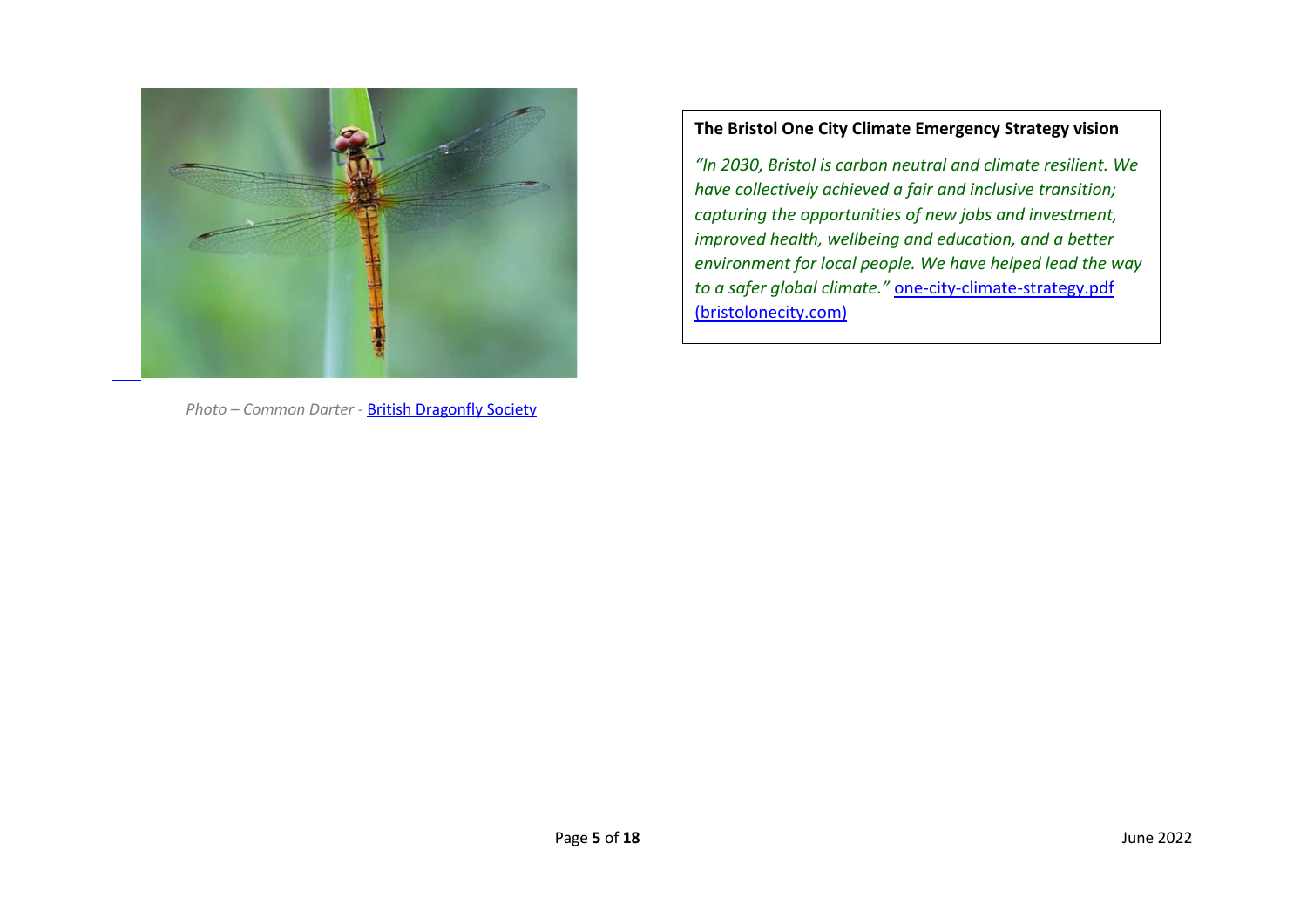### <span id="page-5-0"></span>**5. Bristol One City Climate Strategy delivery themes and One City Ecological Emergency Strategy goals**



[one-city-climate-strategy.pdf \(bristolonecity.com\)](https://www.bristolonecity.com/wp-content/uploads/2020/02/one-city-climate-strategy.pdf) 10 delivery themes [Bristol Ecological Emergency Strategy](https://www.bristol.gov.uk/documents/20182/5572361/Ecological_Emergency_Action_Plan.pdf/2e98b357-5e7c-d926-3a52-bf602e01d44c?t=1630497102530) 4 goals

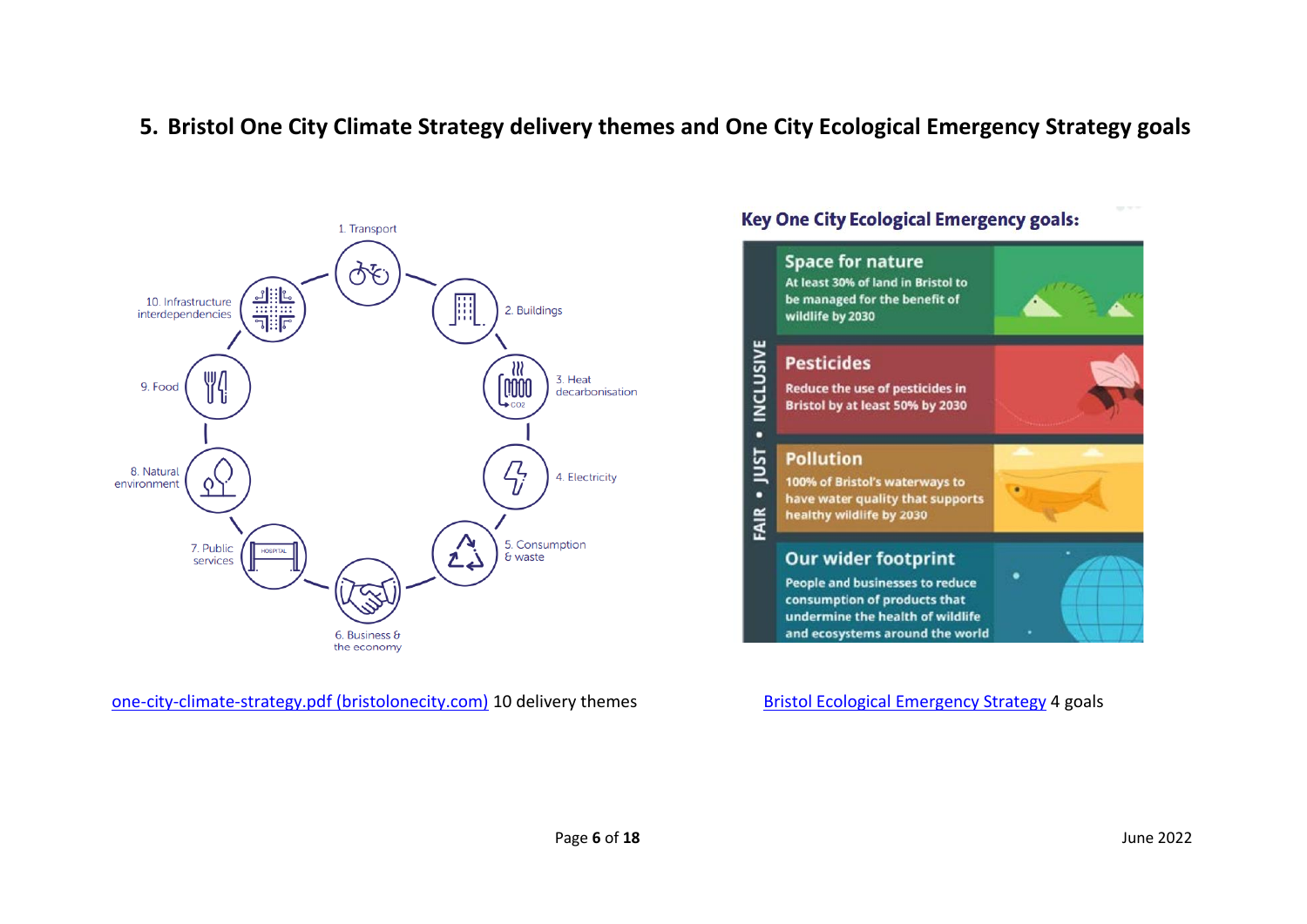# <span id="page-6-0"></span>**6. Henleaze Lake Climate and Nature Emergency Action Plan goals**

- 1. Build on the work already underway to enhance nature in the lake grounds and waters to improve biodiversity and water quality.
- 2. Take action for Henleaze lake to become carbon neutral by 2030 in our operations, new and existing buildings and wider footprint.
- 3. Engage and inspire lake members to get involved and play their part.
- 4. Work with the council, the Environment Agency and other partners to deliver these goals.
- 5. Contribute to the objectives of the Bristol One City Climate Emergency and Ecological Emergency Strategies.
- 6. Provide a report on progress and review of this action plan to the annual AGM thereafter.

<span id="page-6-2"></span>

| <b>Bristol One City Climate</b><br>and One City Ecological<br><b>Emergency Strategy</b><br><b>Themes and</b><br><b>Objectives/Goals</b>                                                                                                                                              | <b>Henleaze lake Actions</b><br>Actions underway $-$ Actions agreed (not yet started) $-$ Concept (ideas to be<br>investigated)                                                                                                                                                                                                                                                                                                                                                                                                                                                                                                                                                                                                                                                                                           | <b>Responsible in</b><br>conjunction with<br><b>Club's Executive</b><br><b>Committee</b>                                                | <b>Target</b><br><b>Achievement</b><br><b>Timescale</b> |
|--------------------------------------------------------------------------------------------------------------------------------------------------------------------------------------------------------------------------------------------------------------------------------------|---------------------------------------------------------------------------------------------------------------------------------------------------------------------------------------------------------------------------------------------------------------------------------------------------------------------------------------------------------------------------------------------------------------------------------------------------------------------------------------------------------------------------------------------------------------------------------------------------------------------------------------------------------------------------------------------------------------------------------------------------------------------------------------------------------------------------|-----------------------------------------------------------------------------------------------------------------------------------------|---------------------------------------------------------|
| <b>TRANSPORT</b>                                                                                                                                                                                                                                                                     |                                                                                                                                                                                                                                                                                                                                                                                                                                                                                                                                                                                                                                                                                                                                                                                                                           |                                                                                                                                         |                                                         |
| Theme 1 Objective (i)<br>Significant reduction in car<br>mileage achieved through<br>mode shift towards public<br>transport, walking and<br>cycling; commercial vehicle<br>mileage reduced through<br>freight consolidation; aiming<br>for a total 40% reduction in<br>vehicle miles | Prepare and implement a Travel Plan for Club Members and Staff<br>Actions to inform preparation of the Travel Plan include:<br>$\bullet$<br>Baseline travel survey of Members and Staff and annual survey<br>$\circ$<br>thereafter<br>GIS survey of where members live<br>$\circ$<br>Baseline travel survey report (to inform Travel plan preparation)<br>$\circ$<br>Preparation and launch of Travel Plan<br>$\circ$<br>New webpage with information about travelling to the Lake<br>$\circ$<br>Newsletter - Active Travel: walking, cycling, buses, Voi scooters and Big<br>$\circ$<br>Issue electric bikes can all be used to come to the Lake. Information on<br>cycle maintenance, cycle training (Lifecycle UK) and local bike shops<br>Newsletter to be emailed to members and be available at the Lake<br>$\circ$ | To be prepared by<br>the Climate and<br><b>Nature Emergency</b><br><b>Working Group.</b><br><b>Operations team</b><br>to carry forward. | <b>June 2022</b>                                        |

### <span id="page-6-1"></span>**7. Henleaze Lake Climate and Nature Emergency Action Plan**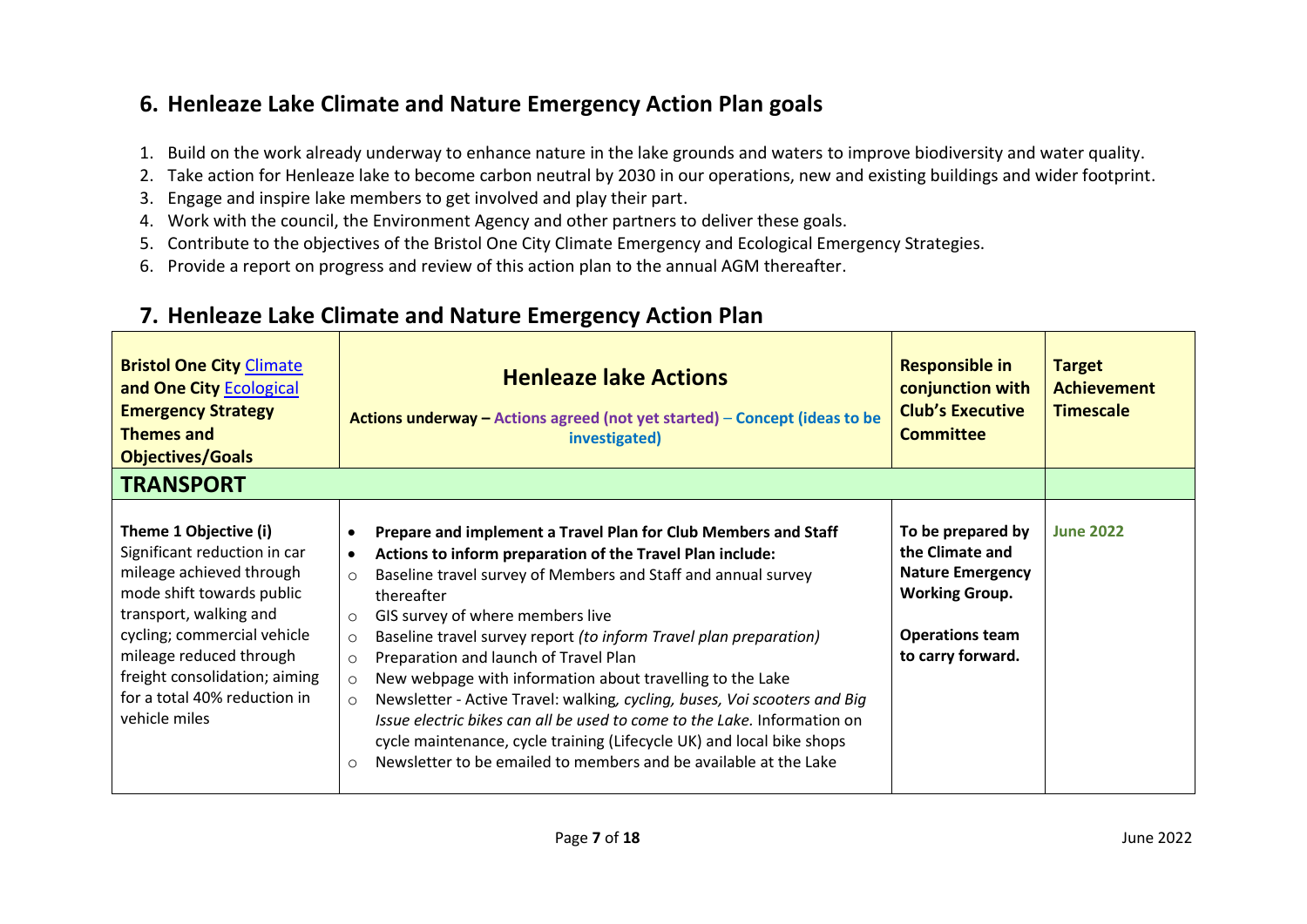<span id="page-7-0"></span>

| <b>Bristol One City Climate</b><br>and One City Ecological<br><b>Emergency Strategy</b><br><b>Themes and</b><br><b>Objectives/Goals</b>                                                                     | <b>Henleaze lake Actions</b><br>Actions underway - Actions agreed (not yet started) - Concept (ideas to be<br>investigated)                                                                                                                                                                                                                                                                                                                                                                              | <b>Responsible in</b><br>conjunction with<br><b>Club's Executive</b><br><b>Committee</b> | <b>Target</b><br><b>Achievement</b><br><b>Timescale</b> |
|-------------------------------------------------------------------------------------------------------------------------------------------------------------------------------------------------------------|----------------------------------------------------------------------------------------------------------------------------------------------------------------------------------------------------------------------------------------------------------------------------------------------------------------------------------------------------------------------------------------------------------------------------------------------------------------------------------------------------------|------------------------------------------------------------------------------------------|---------------------------------------------------------|
| <b>BUILDINGS</b>                                                                                                                                                                                            |                                                                                                                                                                                                                                                                                                                                                                                                                                                                                                          |                                                                                          |                                                         |
| Theme 2, Objective (i)<br>New buildings are carbon<br>neutral and climate resilient<br>(aligning heat provision to the<br>city's heat decarbonisation<br>programme).                                        | Prioritise refurbishment of existing building over build of new<br>$\bullet$<br>buildings.<br>New buildings at the lake to be carbon neutral* and climate resilient<br>$\bullet$<br>and Biodiversity Net Gain is applied<br>Assess environmental impact and carbon emissions of building projects<br>$\bullet$<br>and apply biodiversity net gain (BNG) and carbon offset to all new<br>works<br>Investigate possible green roof/ sustainable materials shelter - to<br>$\bullet$<br>replace the marquee | <b>Facilities</b><br>Management<br>Group                                                 | <b>Ongoing</b>                                          |
| Theme 2, Objective (ii)<br>The energy performance of<br>existing buildings in the city is<br>improved to minimise heat<br>demand, whilst preventing<br>overheating, through tailored<br>retrofit solutions. | Existing buildings assessed to identify retrofit recommendations as part<br>$\bullet$<br>of ongoing maintenance plans - to optimise energy performance to<br>minimise heat demand and prevent overheating                                                                                                                                                                                                                                                                                                | <b>Facilities</b><br>Management<br>Group                                                 | <b>Ongoing</b>                                          |
| Theme 2, Objective (iii)<br>All key stakeholders (with a<br>focus on building owners and<br>operators) work together to<br>prepare and adapt our<br>current building stock for<br>future climate hazards.   | Seek advice from the council and other organisations, and learn from<br>$\bullet$<br>other building owners - to develop and share good practice to prepare<br>and adapt the lake buildings and grounds for current and future climate<br>hazards.                                                                                                                                                                                                                                                        | <b>Facilities</b><br>Management<br>Group                                                 | To be considered<br>when any new<br>build proposed.     |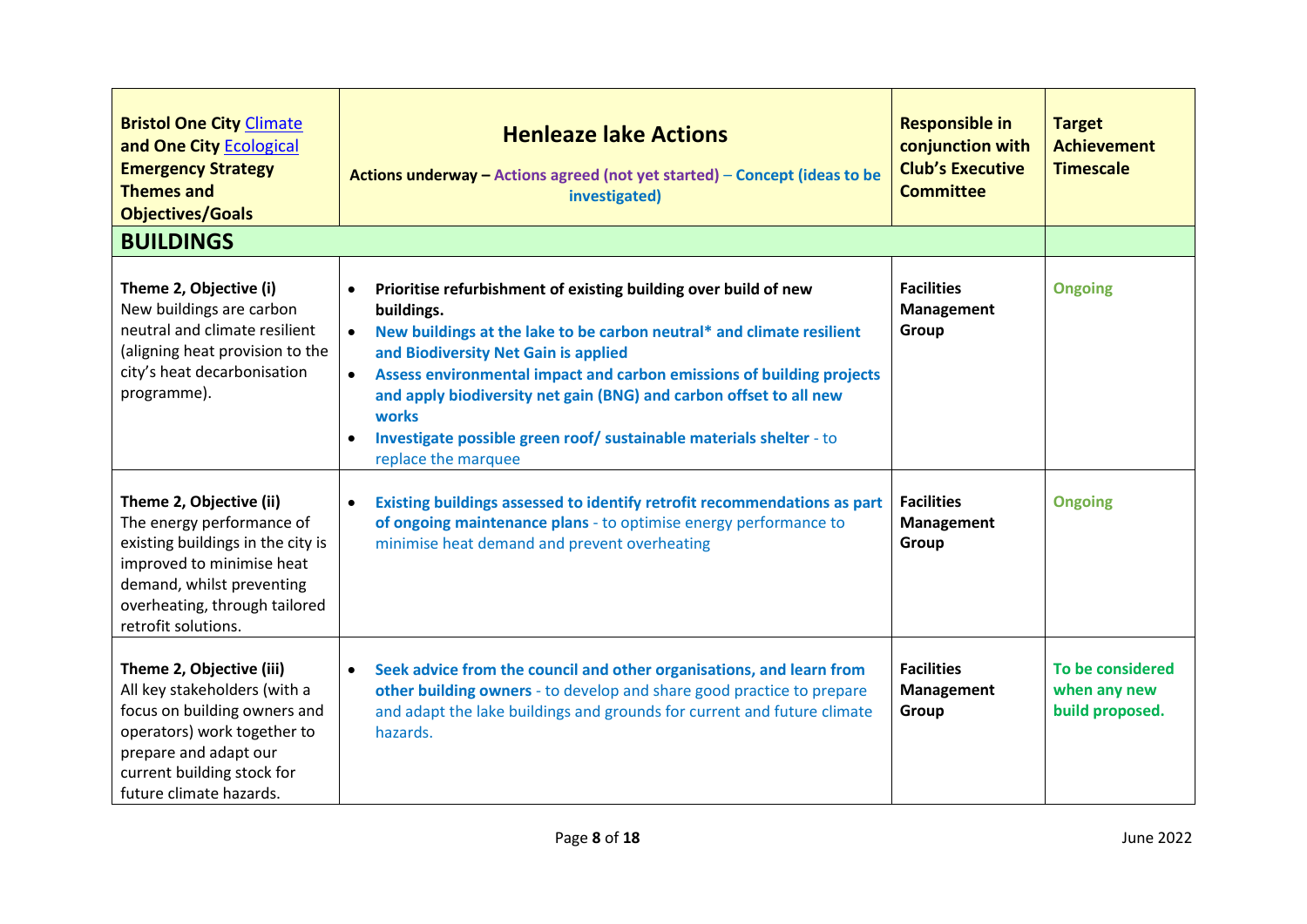<span id="page-8-1"></span><span id="page-8-0"></span>

| <b>Bristol One City Climate</b><br>and One City Ecological<br><b>Emergency Strategy</b><br><b>Themes and</b><br><b>Objectives/Goals</b>                                                    | <b>Henleaze lake Actions</b><br>Actions underway - Actions agreed (not yet started) - Concept (ideas to be<br>investigated)                                                                                                                                                                                                                                                                                                                                                                                                                                                                                                                                                                                                                                                                                                                                                                                                                                                                                                                                                     | <b>Responsible in</b><br>conjunction with<br><b>Club's Executive</b><br><b>Committee</b> | <b>Target</b><br><b>Achievement</b><br><b>Timescale</b>                                       |
|--------------------------------------------------------------------------------------------------------------------------------------------------------------------------------------------|---------------------------------------------------------------------------------------------------------------------------------------------------------------------------------------------------------------------------------------------------------------------------------------------------------------------------------------------------------------------------------------------------------------------------------------------------------------------------------------------------------------------------------------------------------------------------------------------------------------------------------------------------------------------------------------------------------------------------------------------------------------------------------------------------------------------------------------------------------------------------------------------------------------------------------------------------------------------------------------------------------------------------------------------------------------------------------|------------------------------------------------------------------------------------------|-----------------------------------------------------------------------------------------------|
| <b>HEAT DECARBONISATION</b>                                                                                                                                                                |                                                                                                                                                                                                                                                                                                                                                                                                                                                                                                                                                                                                                                                                                                                                                                                                                                                                                                                                                                                                                                                                                 |                                                                                          |                                                                                               |
| Theme 3, Objective (i)<br>Individual electric heat pumps<br>installed in ~95,000 buildings<br>which have been well-<br>insulated to support the<br>phase out of gas heating in<br>Bristol. | Ensure all lake buildings are well insulated - to optimise energy<br>$\bullet$<br>performance to minimise heat demand and prevent overheating                                                                                                                                                                                                                                                                                                                                                                                                                                                                                                                                                                                                                                                                                                                                                                                                                                                                                                                                   | <b>Facilities</b><br><b>Management</b><br>Group                                          | To be considered<br>when any existing<br>Lake building is to<br>be refurbished.               |
| <b>ELECTRICITY</b>                                                                                                                                                                         |                                                                                                                                                                                                                                                                                                                                                                                                                                                                                                                                                                                                                                                                                                                                                                                                                                                                                                                                                                                                                                                                                 |                                                                                          |                                                                                               |
| Theme 4, Objective (i)<br>Decarbonisation of the<br>national grid will be<br>supported by the extensive<br>adoption of smart electricity<br>solutions in Bristol.                          | Renewable electricity supplier/tariff for lake buildings and operations -<br>$\bullet$<br>Currently the Club's policy on renewal of an electricity supply is to go for<br>the best value supplier. It is proposed that this is changed to the best<br>value 100% renewable electricity supplier such as Octopus Energy or<br>Ecotricity or ripple energy.com/<br>Phase out of petrol tools and machinery - When tools/machinery reach<br>$\bullet$<br>end of life to be replaced with rechargeable tools where appropriate<br>The Lake has a number of petrol driven grounds tools which could be<br>replaced with rechargeable, quieter electricity powered versions.<br>Proposed that electric replacement tools/machinery to be considered as<br>current petrol tools come to the end of their life. Due to the noise created<br>by the current petrol leaf blower as a first step in replacing all petrol<br>driven tools, an electric leaf blower is recommended. To note that<br>changes to mowing frequency to improve biodiversity will also help<br>reduce petrol use. | <b>Operations team</b><br><b>Grounds Team</b>                                            | Switch to 100%<br>renewable energy<br>supplier at next<br>contract renewal.<br><b>Ongoing</b> |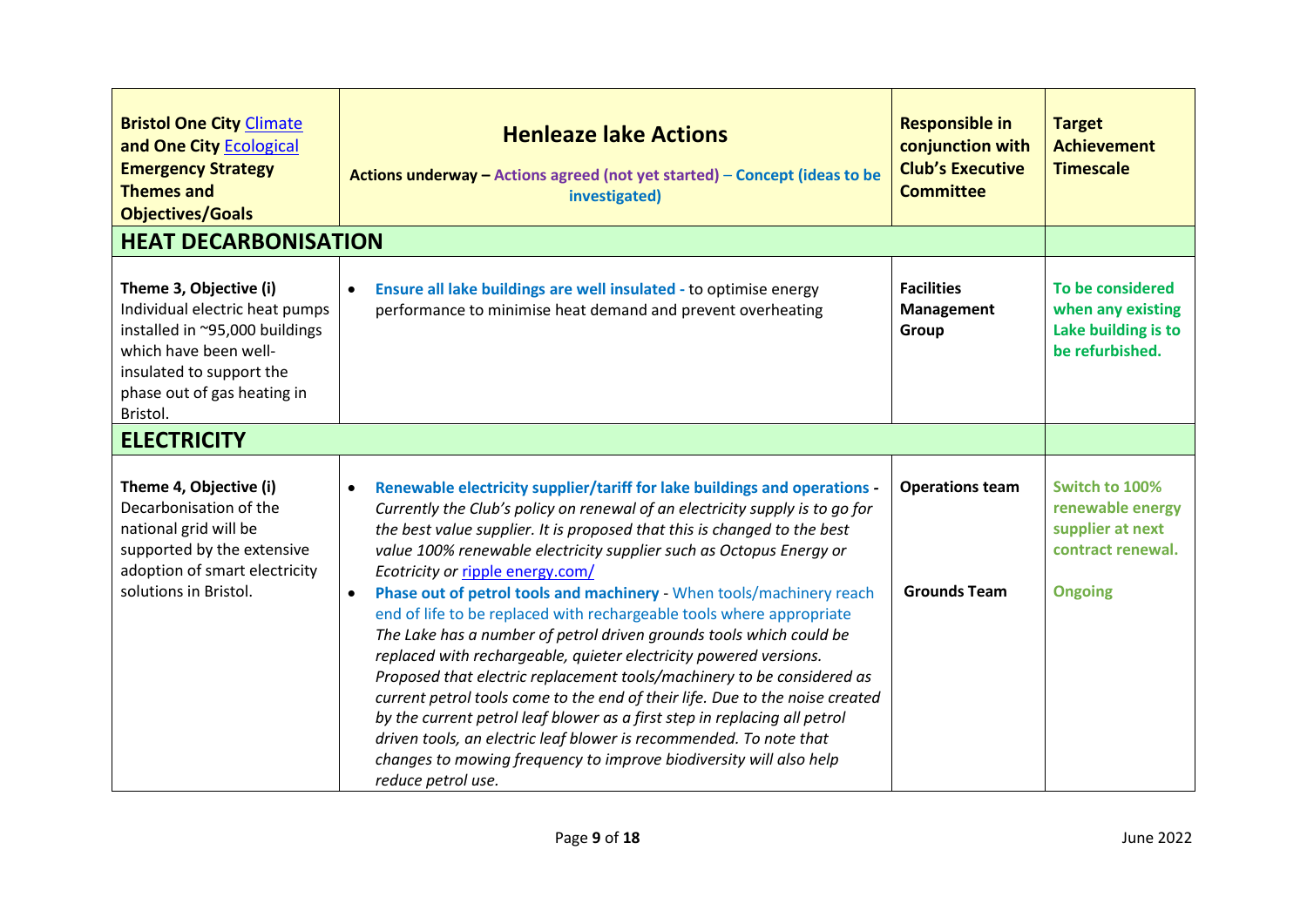<span id="page-9-0"></span>

| <b>Bristol One City Climate</b><br>and One City Ecological<br><b>Emergency Strategy</b><br><b>Themes and</b><br><b>Objectives/Goals</b> | <b>Henleaze lake Actions</b><br>Actions underway - Actions agreed (not yet started) - Concept (ideas to be<br>investigated)                                                                                                                                                                                                                                                                                                                                                                                                                                                                                           | <b>Responsible in</b><br>conjunction with<br><b>Club's Executive</b><br><b>Committee</b>                                                            | <b>Target</b><br><b>Achievement</b><br><b>Timescale</b> |
|-----------------------------------------------------------------------------------------------------------------------------------------|-----------------------------------------------------------------------------------------------------------------------------------------------------------------------------------------------------------------------------------------------------------------------------------------------------------------------------------------------------------------------------------------------------------------------------------------------------------------------------------------------------------------------------------------------------------------------------------------------------------------------|-----------------------------------------------------------------------------------------------------------------------------------------------------|---------------------------------------------------------|
| Theme 4, Objective (ii)<br>Renewable generation within<br>the city will be maximised,<br>including approx. 350MW<br>solar.              | Renewable Energy generation - Investigate opportunities for renewable<br>energy generation at the lake<br>Main electricity use at the Lake is the sauna, showers and heating, aerator<br>use in the summer, and flood pump in the winter. Solar panels (roof or<br>ground mounted) were considered several years ago but were not found to<br>be advantageous. As the cost of renewal energy options have come down<br>subsequently, it was proposed that we look at:<br>• Solar panels<br>• Water source heat pump<br>• calculate a ten-year carbon footprint for the Lake to help baseline and<br>evaluate options. | <b>Facilities</b><br>Management<br><b>Group with</b><br>assistance of the<br><b>Climate and</b><br><b>Nature Emergency</b><br><b>Working Group.</b> |                                                         |
| <b>CONSUMPTION AND WASTE</b>                                                                                                            |                                                                                                                                                                                                                                                                                                                                                                                                                                                                                                                                                                                                                       |                                                                                                                                                     |                                                         |
| Theme 5, Objective (ii)<br>Everyone follows principles of<br>responsible consumption,                                                   | Paperless membership renewals and cards - This is already under<br>$\bullet$<br>consideration and will include how the booking system can be<br>streamlined                                                                                                                                                                                                                                                                                                                                                                                                                                                           | <b>Operations team</b>                                                                                                                              | <b>First Quarter 2023</b>                               |
| using and buying less and                                                                                                               | Single use plastic free Lake $-1$ . Comms to members 2. Staff milk, plastic                                                                                                                                                                                                                                                                                                                                                                                                                                                                                                                                           | <b>Operations team</b>                                                                                                                              | <b>May 2023</b>                                         |
| buying carbon neutral goods<br>and services.                                                                                            | free tea bags etc 3. Single use plastic free events<br>Recycling at the Lake - Paper, cardboard, glass, plastic, cans and metal<br>$\bullet$<br>waste already being recycled. Can we recycle anything else? Eg compost<br>paper towels from the toilet block?                                                                                                                                                                                                                                                                                                                                                         | <b>Operations team</b>                                                                                                                              | <b>Ongoing</b>                                          |
|                                                                                                                                         | Reducing water use $-1$ . Planting perennial drought resilient plants<br>rather than annuals<br>2. Measures to improve water conservation<br>for taps, showers, water butts                                                                                                                                                                                                                                                                                                                                                                                                                                           | Operations team/<br><b>Grounds Team</b>                                                                                                             | <b>Ongoing</b>                                          |
|                                                                                                                                         | Lake water used for grounds maintenance                                                                                                                                                                                                                                                                                                                                                                                                                                                                                                                                                                               | <b>Grounds Team</b>                                                                                                                                 | <b>Ongoing</b>                                          |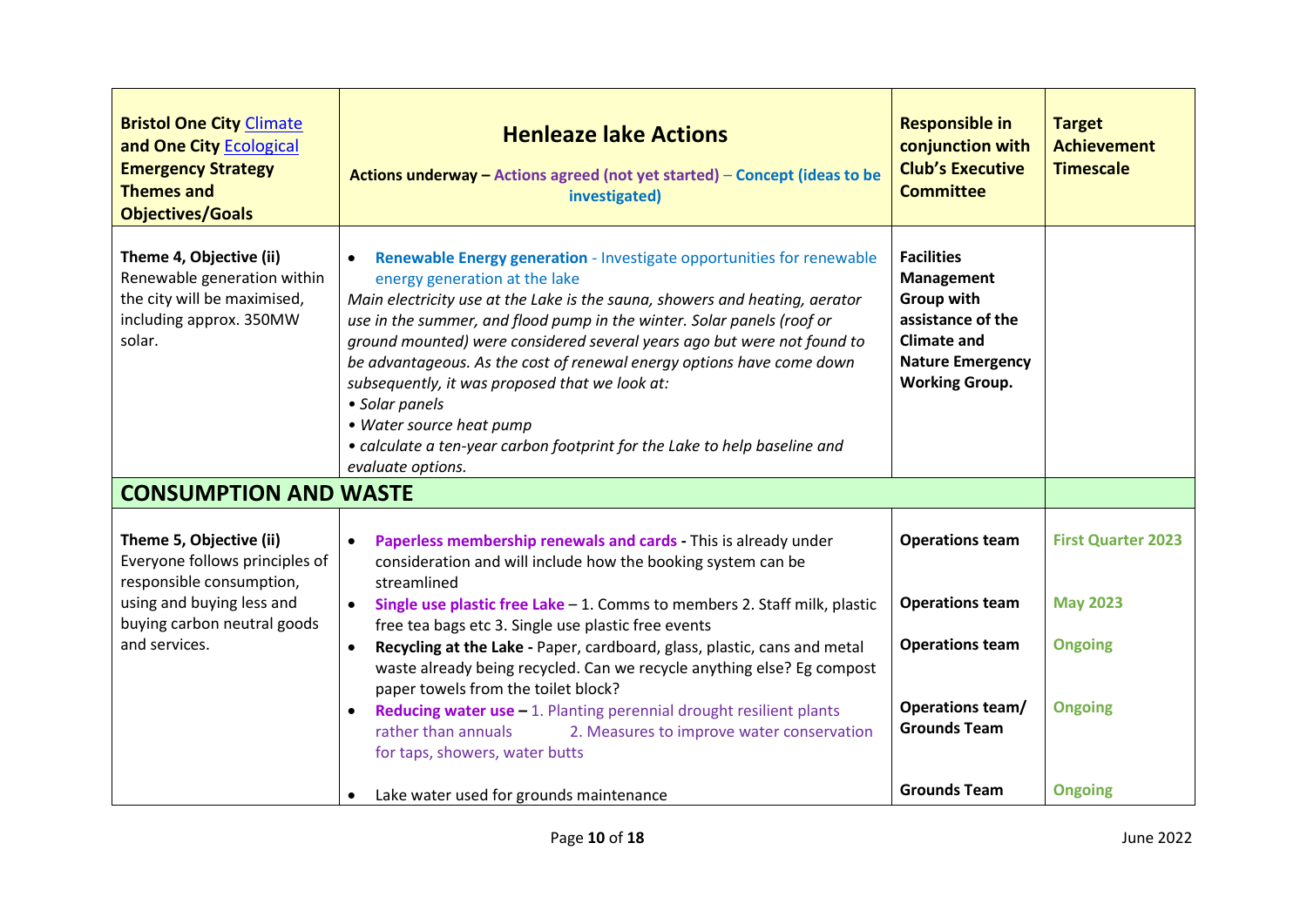<span id="page-10-0"></span>

| <b>Bristol One City Climate</b><br>and One City Ecological<br><b>Emergency Strategy</b><br><b>Themes and</b><br><b>Objectives/Goals</b>                                                                             | <b>Henleaze lake Actions</b><br>Actions underway - Actions agreed (not yet started) - Concept (ideas to be<br>investigated)                                                                                                                                                                                                                                                                                                                                                                        | <b>Responsible in</b><br>conjunction with<br><b>Club's Executive</b><br><b>Committee</b>                                                   | <b>Target</b><br><b>Achievement</b><br><b>Timescale</b> |
|---------------------------------------------------------------------------------------------------------------------------------------------------------------------------------------------------------------------|----------------------------------------------------------------------------------------------------------------------------------------------------------------------------------------------------------------------------------------------------------------------------------------------------------------------------------------------------------------------------------------------------------------------------------------------------------------------------------------------------|--------------------------------------------------------------------------------------------------------------------------------------------|---------------------------------------------------------|
|                                                                                                                                                                                                                     | <b>Composting</b> – green waste to be composted on site and no bonfires in<br>$\bullet$<br>lake grounds - green waste that cannot be used or composted to be<br>removed by licensed green waste collection                                                                                                                                                                                                                                                                                         | <b>Grounds Team</b>                                                                                                                        | <b>Ongoing</b>                                          |
| Theme 5, Objective (iii)<br>Significant levels of waste<br>reduction (particularly for<br>food, textiles, and plastic)                                                                                              | <b>Food waste</b> – remind members that all waste must be taken off site and<br>$\bullet$<br>no waste is to be disposed of at the lake<br>Events at the lake - discourage single use plastic and organisers to set<br>$\bullet$<br>clear arrangements for use of food not used at the event                                                                                                                                                                                                        | <b>Operations team</b><br><b>Operations team</b>                                                                                           | <b>May 2023</b><br><b>May 2023</b>                      |
| Theme 5, Objective (iv)<br>At least 65% of all 'waste' is<br>repaired, recycled or re-used.                                                                                                                         | Effective maintenance - Minimise waste and optimise longevity and re<br>$\bullet$<br>use of tools, equipment, machinery, buildings and outdoor structures<br>including benches and fencing through effective maintenance<br>Skips - only used single material waste to maximise recycling potential -<br>$\bullet$<br>thus reducing landfill.                                                                                                                                                      | <b>Facilities</b><br><b>Management</b><br>Group                                                                                            | <b>Ongoing</b><br><b>Ongoing</b>                        |
| <b>BUSINESS AND THE ECONOMY</b>                                                                                                                                                                                     |                                                                                                                                                                                                                                                                                                                                                                                                                                                                                                    |                                                                                                                                            |                                                         |
| Theme 6, Objective (i)<br>All businesses and<br>organisations in Bristol are<br>carbon neutral (direct and<br>supply chain emissions) and<br>will annually record and<br>measure scope 1, 2 and 3<br>GHG emissions. | <b>Emissions - Annual record of scope 1,2 and 3 Greenhouse Gas</b><br>$\bullet$<br>emissions (see references for definition), to track progress to net zero<br>Greenhouse Gas Protocol   (ghgprotocol.org) - See references for more<br>detail<br>BBQ - used for Club events only using dry seasoned sustainably sourced<br>$\bullet$<br>wood as required by the <b>Environment Act 2021</b> (legislation.gov.uk)<br>Summary at World-leading Environment Act becomes law - GOV.UK<br>(www.gov.uk) | <b>Climate and</b><br><b>Nature Emergency</b><br><b>Working Group to</b><br>investigate<br>feasibility for Lake.<br><b>Operations team</b> | <b>January 2023</b><br><b>Ongoing</b>                   |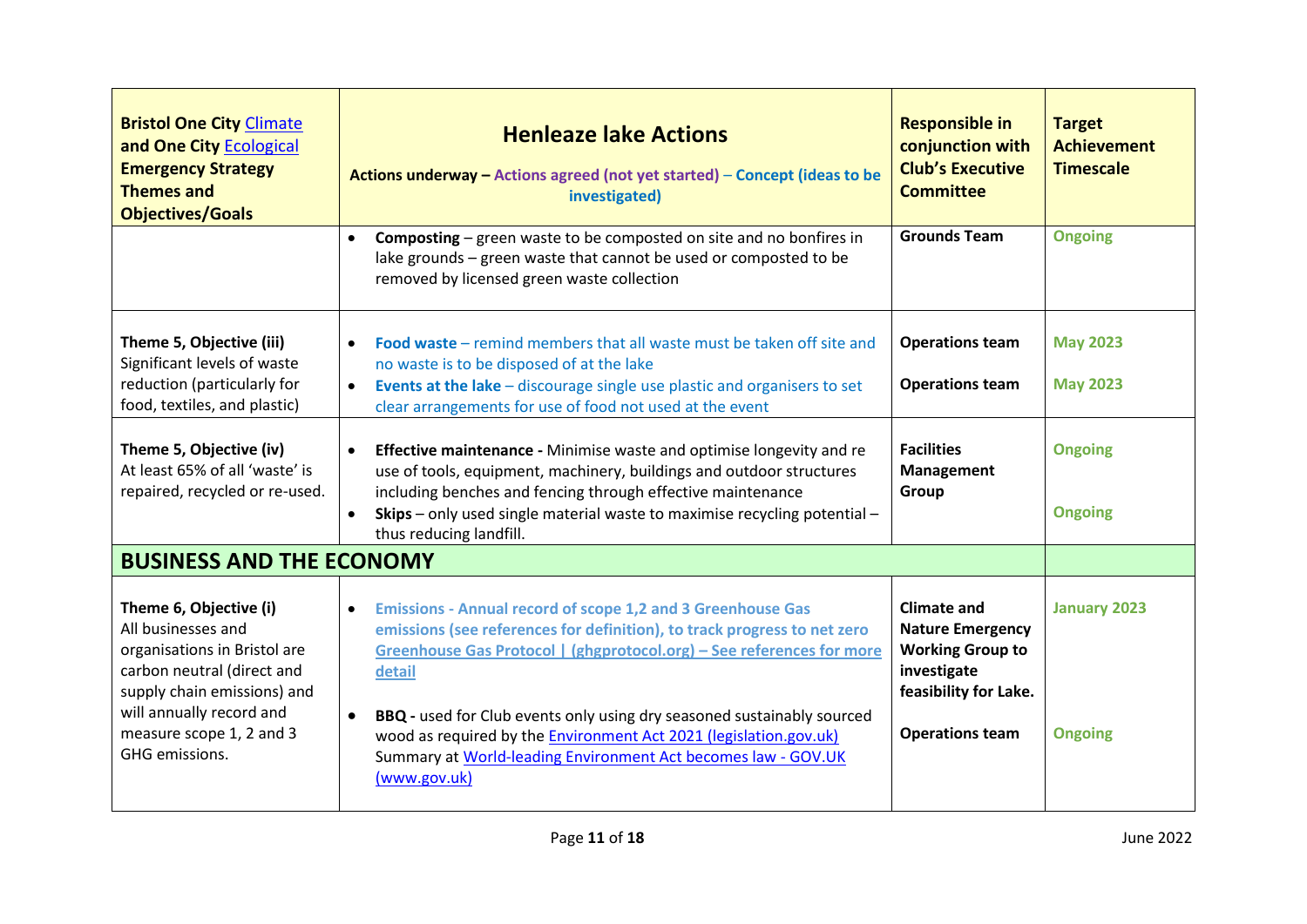<span id="page-11-1"></span><span id="page-11-0"></span>

| <b>Bristol One City Climate</b><br>and One City Ecological<br><b>Emergency Strategy</b><br><b>Themes and</b><br><b>Objectives/Goals</b>                                      | <b>Henleaze lake Actions</b><br>Actions underway - Actions agreed (not yet started) - Concept (ideas to be<br>investigated)                                                                                                              | <b>Responsible in</b><br>conjunction with<br><b>Club's Executive</b><br><b>Committee</b>        | <b>Target</b><br><b>Achievement</b><br><b>Timescale</b> |
|------------------------------------------------------------------------------------------------------------------------------------------------------------------------------|------------------------------------------------------------------------------------------------------------------------------------------------------------------------------------------------------------------------------------------|-------------------------------------------------------------------------------------------------|---------------------------------------------------------|
| Theme 6, Objective (iii)<br>Businesses improve resilience<br>to climate hazards through<br>collaborative organisational<br>strategy, planning and<br>operation. Provision of | Henleaze lake Climate and Nature Emergency Action Plan prepared,<br>agreed, and implemented<br>Social prescribing, wider usage, more diverse membership and<br>$\bullet$                                                                 | <b>Climate and</b><br><b>Nature Emergency</b><br><b>Working Group</b><br><b>Operations team</b> | <b>July 2022</b><br><b>Ongoing</b>                      |
| services to the most<br>vulnerable in society is<br>prioritised.                                                                                                             | community access - to enable more diversity of people to benefit from<br>the health and wellbeing benefits of the lake                                                                                                                   |                                                                                                 |                                                         |
| <b>PUBLIC SERVICES</b>                                                                                                                                                       |                                                                                                                                                                                                                                          |                                                                                                 |                                                         |
| Theme $7$ – not applicable                                                                                                                                                   |                                                                                                                                                                                                                                          |                                                                                                 |                                                         |
| <b>NATURAL ENVIRONMENT</b>                                                                                                                                                   |                                                                                                                                                                                                                                          |                                                                                                 |                                                         |
|                                                                                                                                                                              | <b>Adaptation and resilience to the changing climate</b> – One City Climate Strategy Theme 8                                                                                                                                             |                                                                                                 |                                                         |
| Theme 8, Objective (ii)<br>The city's natural<br>environment (including                                                                                                      | Tree planting plan - including succession planting and ash dieback<br>management                                                                                                                                                         | <b>Grounds Team</b>                                                                             | <b>Ongoing</b>                                          |
| canopy cover and<br>biodiversity) has been<br>restored, preserved and                                                                                                        | Continue to enhance species rich meadow areas, hedgerows and<br>$\bullet$<br>woodland habitat at the lake                                                                                                                                | <b>Grounds Team</b>                                                                             | <b>Ongoing</b>                                          |
| enhanced to maximise carbon<br>sequestration in carbon sinks,<br>climate resilience and health<br>and wellbeing.                                                             | Continue to used nature-based systems to improve water quality and<br>biodiversity including floating treatment wetlands, submerged<br>oxygenated plant beds, marginal aquatic planting, reed beds and other<br>natural based techniques | <b>Water Quality and</b><br><b>Grounds Teams</b>                                                | <b>Ongoing</b>                                          |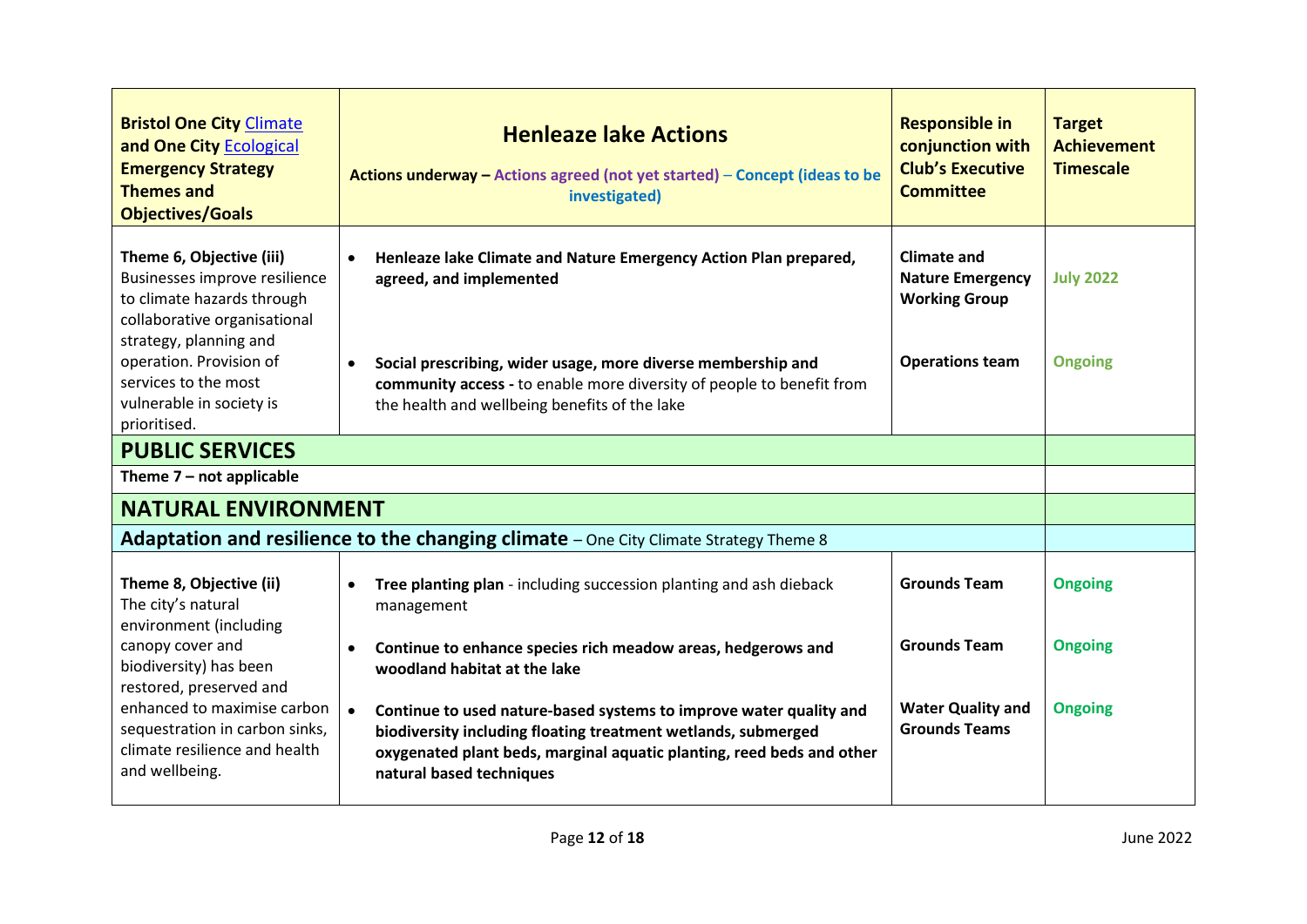| <b>Bristol One City Climate</b><br>and One City Ecological<br><b>Emergency Strategy</b><br><b>Themes and</b><br><b>Objectives/Goals</b> | <b>Henleaze lake Actions</b><br>Actions underway - Actions agreed (not yet started) - Concept (ideas to be<br>investigated)                                                                      | <b>Responsible in</b><br>conjunction with<br><b>Club's Executive</b><br><b>Committee</b> | <b>Target</b><br><b>Achievement</b><br><b>Timescale</b> |
|-----------------------------------------------------------------------------------------------------------------------------------------|--------------------------------------------------------------------------------------------------------------------------------------------------------------------------------------------------|------------------------------------------------------------------------------------------|---------------------------------------------------------|
|                                                                                                                                         | Consider nature-based solutions to improve flood resilience - such as a<br>$\bullet$<br>swale and/or pond and additional planting in old car park area to catch<br>run-off from surrounding area | <b>Water Quality and</b><br><b>Grounds Teams</b>                                         | <b>Ongoing</b>                                          |
|                                                                                                                                         | Sediment Management Plan - use only nature-based solutions i.e.<br>$\bullet$<br>aquatic chalk application - spring and autumn                                                                    | <b>Water Quality and</b><br><b>Grounds Teams</b>                                         | <b>Ongoing</b>                                          |
| Theme 8, Objective (iv)<br><b>Bristol businesses and</b>                                                                                | Lake water temperature monitored to track change and patterns over<br>$\bullet$<br>time                                                                                                          | <b>Water Quality and</b><br><b>Grounds Teams</b>                                         | <b>Ongoing</b>                                          |
| organisations are wildlife<br>friendly by providing habitats,                                                                           | Camera trap surveys - to monitor wildlife<br>$\bullet$                                                                                                                                           |                                                                                          | <b>Ongoing</b>                                          |
| birdboxes or sponsoring the<br>development of green                                                                                     | <b>Birdwatch annual monitoring</b><br>$\bullet$                                                                                                                                                  |                                                                                          | <b>Ongoing</b>                                          |
| infrastructure in an effort to<br>recover wildlife lost as a                                                                            | Creation of habitat piles and insect hibernacula<br>$\bullet$                                                                                                                                    |                                                                                          |                                                         |
| direct result of climate<br>change or urbanisation                                                                                      | <b>Bird and bat boxes</b><br>$\bullet$                                                                                                                                                           |                                                                                          | <b>Ongoing</b>                                          |
|                                                                                                                                         | Fisheries management policy - continue policies to reduce fish stock to<br>$\bullet$<br>carry capacity of Lake i.e. nature sustainable level of fish stock                                       |                                                                                          | <b>Ongoing</b>                                          |
|                                                                                                                                         | Pond - a new pond could be created to support amphibian populations<br>$\bullet$                                                                                                                 |                                                                                          | <b>Autumn 2022</b>                                      |
|                                                                                                                                         | Bioblitz event - to undertake species biodiversity and abundance<br>$\bullet$<br>monitoring                                                                                                      |                                                                                          | <b>Ongoing</b>                                          |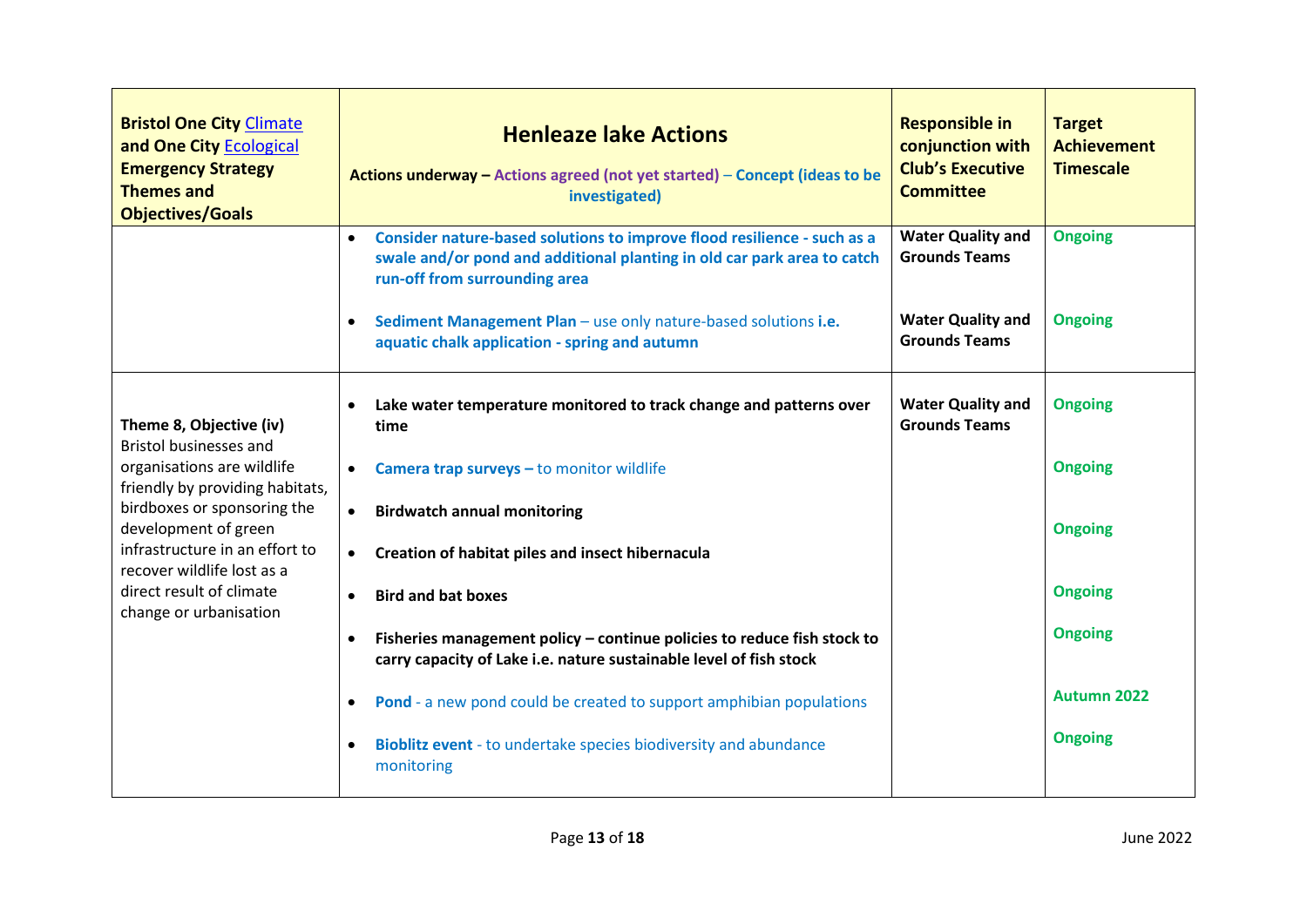| <b>Bristol One City Climate</b><br>and One City Ecological<br><b>Emergency Strategy</b><br><b>Themes and</b><br><b>Objectives/Goals</b> | <b>Henleaze lake Actions</b><br>Actions underway - Actions agreed (not yet started) - Concept (ideas to be<br>investigated)                                                                                                                                                                                                | <b>Responsible in</b><br>conjunction with<br><b>Club's Executive</b><br><b>Committee</b> | <b>Target</b><br><b>Achievement</b><br><b>Timescale</b> |
|-----------------------------------------------------------------------------------------------------------------------------------------|----------------------------------------------------------------------------------------------------------------------------------------------------------------------------------------------------------------------------------------------------------------------------------------------------------------------------|------------------------------------------------------------------------------------------|---------------------------------------------------------|
|                                                                                                                                         | Space for Nature - One City Ecological Emergency Strategy Goal 1                                                                                                                                                                                                                                                           |                                                                                          |                                                         |
| <b>Ecological Emergency Goal 1</b><br>at least 30 per cent of land in<br>Bristol to be managed for the<br>benefit of wildlife by 2030   | Continue to improve management of the lake grounds for nature - led<br>by the Grounds Manager and Nature Group<br>Produce an overall nature management plan, to include the Tree<br>$\bullet$<br><b>Planting Plan</b>                                                                                                      | <b>Grounds Team</b><br><b>Grounds Team</b>                                               | <b>Ongoing</b><br><b>Ongoing</b>                        |
|                                                                                                                                         | Biosecurity Policy - raise awareness among staff and members of steps<br>$\bullet$<br>which can reduce the risk of invasive species and disease being<br>transferred to (or from) the Lake using existing Biosecurity Policy and<br>information posts at the Lake.                                                         | Grounds Team/<br><b>Operations team</b>                                                  | <b>June 2022</b><br>(Newsletter)                        |
| <b>Pesticides</b> - One City Ecological Emergency Strategy Goal 2                                                                       |                                                                                                                                                                                                                                                                                                                            |                                                                                          |                                                         |
| <b>Ecological Emergency Goal 2</b><br>reduce the use of pesticides<br>in Bristol by at least 50 per<br>cent by 2030                     | Pesticide and Herbicide Policy - generally pesticides and herbicides are<br>$\bullet$<br>not used at the Lake but there are specific contexts where controlled use<br>may be required including control of non-native invasive plants. NB<br>Pesticides and herbicides must not be allowed to enter the Lake water.        | <b>Grounds Team</b>                                                                      | <b>Ongoing</b>                                          |
| Pollution - water quality - One City EE Strategy Goal 3                                                                                 |                                                                                                                                                                                                                                                                                                                            |                                                                                          |                                                         |
| <b>Ecological Emergency Goal 3</b><br>100 per cent of Bristol's<br>waterways to have excellent<br>water quality which supports          | Use of eco-friendly cleaning products - Eco-friendly cleaning products<br>$\bullet$<br>are used at the Lake. Ensure all cleaning products are eco-friendly.<br>Eco friendly sunscreen - Eco-friendly sunscreen is provided for staff use.<br>$\bullet$<br>Communications, samples and other action to encourage members to | <b>Operations team</b><br><b>Operations team</b>                                         | <b>Ongoing</b><br><b>Ongoing</b>                        |
| healthy wildlife by 2030                                                                                                                | use eco-friendly products                                                                                                                                                                                                                                                                                                  |                                                                                          |                                                         |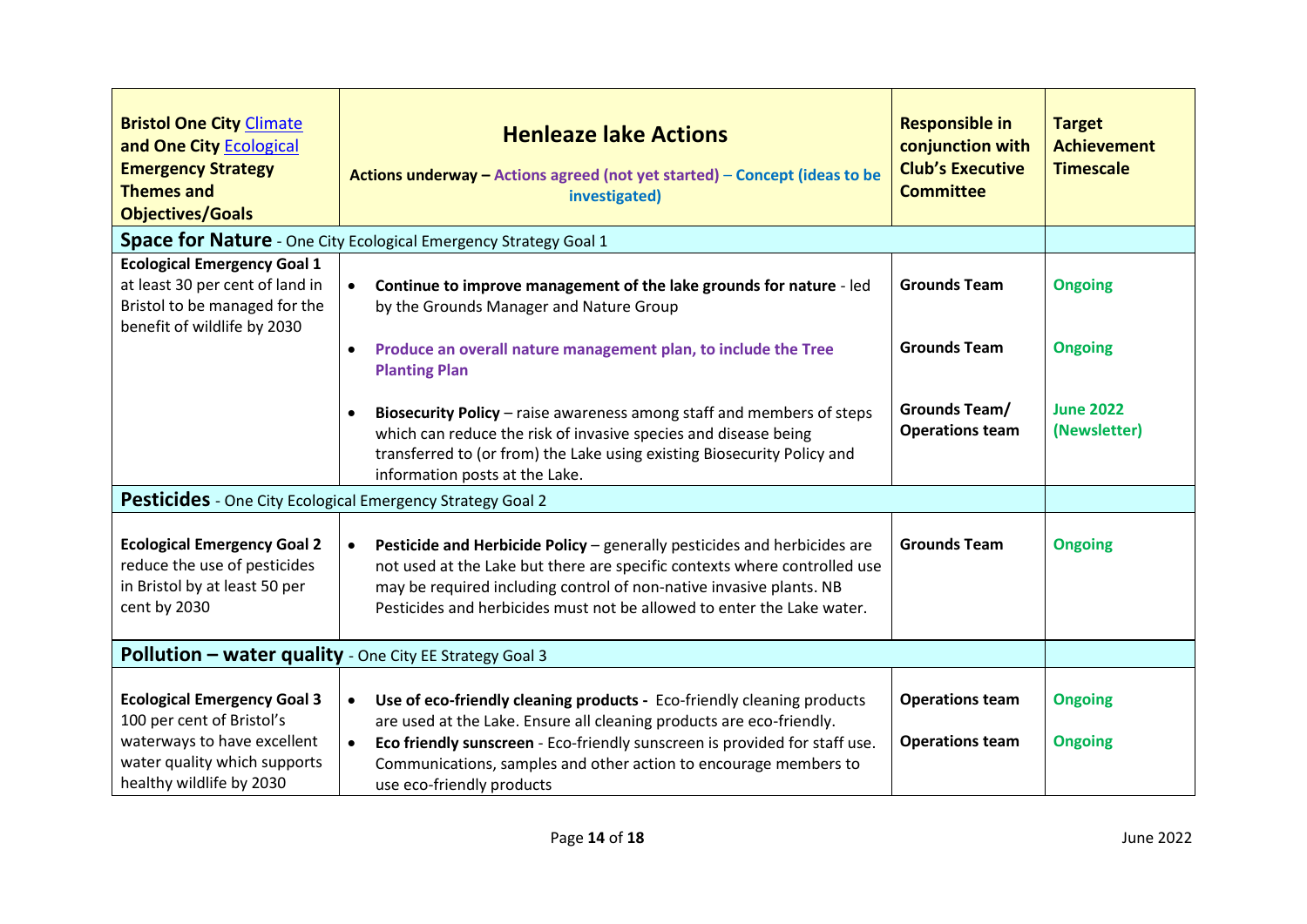|                                                                                                                                                | Staff training - to raise awareness among staff of operational<br>$\bullet$<br>considerations which will support climate and nature goals and also<br>support engagement of members                                                                                                 | <b>Operations team</b>                                                                        | <b>May 2023</b>                        |
|------------------------------------------------------------------------------------------------------------------------------------------------|-------------------------------------------------------------------------------------------------------------------------------------------------------------------------------------------------------------------------------------------------------------------------------------|-----------------------------------------------------------------------------------------------|----------------------------------------|
|                                                                                                                                                | Aeration system - used outside of swimming hours to improve<br>$\bullet$<br>oxygenation of the lake. When due to be replaced, less energy and<br>quieter models to be investigated.                                                                                                 | <b>Water Quality</b><br><b>Team</b>                                                           | <b>Ongoing</b>                         |
|                                                                                                                                                | Water quality - monitored by Club and Environment Agency to ensure<br>$\bullet$<br>aligned with UK bathing water designation and water quality<br>improvement program                                                                                                               | <b>Water Quality</b><br><b>Team</b>                                                           | <b>Ongoing</b>                         |
|                                                                                                                                                | Water temperature recorded - to track temperature change over time                                                                                                                                                                                                                  | <b>Water Quality</b><br><b>Team</b>                                                           | <b>Ongoing</b>                         |
|                                                                                                                                                | Micro plastics - Investigate scope to monitor micro plastics in the water<br>$\bullet$                                                                                                                                                                                              | <b>Water Quality</b><br><b>Team</b>                                                           | Summer 2022                            |
| <b>Wider footprint</b> - One City EE Strategy Goal 4                                                                                           |                                                                                                                                                                                                                                                                                     |                                                                                               |                                        |
| <b>Ecological Emergency Goal</b><br>People and businesses to<br>reduce consumption of<br>products that undermine the<br>health of wildlife and | Green banking - the Club's funds could be lodged with an ethical bank<br>$\bullet$<br>that does not invest in the fossil fuel sector. Suggested alternatives to the<br>Club's current bank include Triodos, Nationwide and CAF Bank. Club's<br>Reserve Fund to be considered first. | <b>Finance Team</b>                                                                           | <b>December 2022</b><br>(Reserve Fund) |
| ecosystems around the world.                                                                                                                   | Preparation of a Sustainable Procurement Policy - which includes<br>$\bullet$<br>Identifying opportunities to reduce biodiversity impacts and carbon<br>emissions of suppliers and services eg for local sustainable building<br>materials, plants/trees etc                        | <b>Operations team</b><br>with Climate and<br><b>Nature Emergency</b><br><b>Working Group</b> | <b>May 2023</b>                        |
|                                                                                                                                                | Fair trade, organic tea/coffee - to be investigated for staff and events                                                                                                                                                                                                            | <b>Operations team</b>                                                                        | <b>May 2023</b>                        |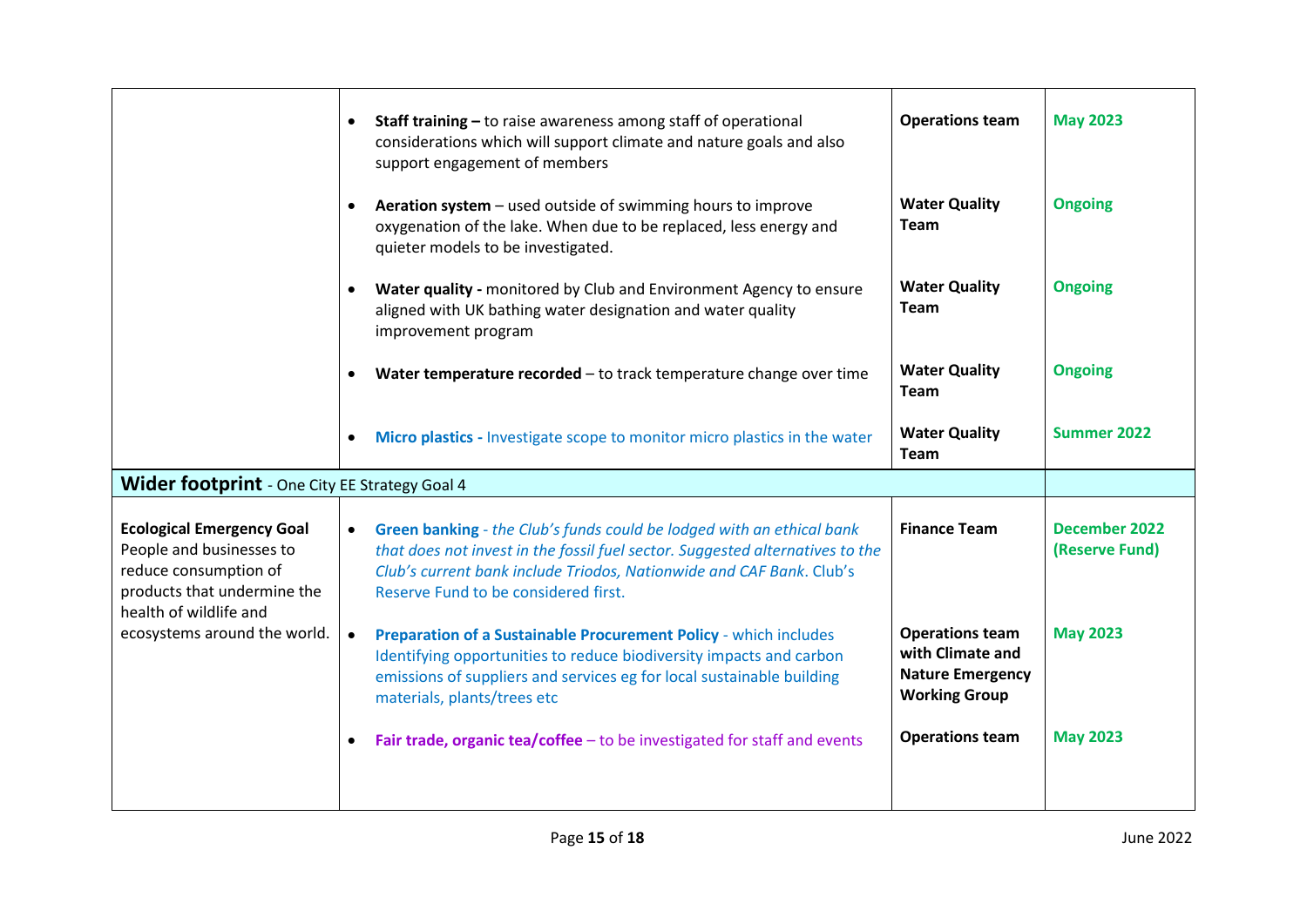<span id="page-15-0"></span>

|                                                                                                                                                                                              | Sustainable swimwear - promote awareness re sustainable swim wear,<br>$\bullet$<br>wetsuits and dry robes etc made from sustainable fibres and<br>microplastic free<br>Raising awareness among staff and members of ways to reduce climate<br>$\bullet$<br>and nature footprint via staff training and member communications                               | <b>Climate and</b><br><b>Nature Emergency</b><br><b>Working Group</b><br><b>Climate and</b><br><b>Nature Emergency</b><br><b>Working Group</b><br>with Operations<br>team | <b>June 2022</b><br>(Newsletter)<br><b>May 2023</b> |
|----------------------------------------------------------------------------------------------------------------------------------------------------------------------------------------------|------------------------------------------------------------------------------------------------------------------------------------------------------------------------------------------------------------------------------------------------------------------------------------------------------------------------------------------------------------|---------------------------------------------------------------------------------------------------------------------------------------------------------------------------|-----------------------------------------------------|
| <b>FOOD</b>                                                                                                                                                                                  |                                                                                                                                                                                                                                                                                                                                                            |                                                                                                                                                                           |                                                     |
| Theme 9, Objective (iv)<br>Our citizens will have a more<br>plant-based diet, minimise<br>food waste and support an<br>increase in the market for<br>sustainable and carbon<br>neutral food. | Planting of fruit and nut trees to be included in the Tree Planting Plan<br>$\bullet$<br>Reducing food waste and miles - communication to members regarding<br>$\bullet$<br>no waste on site and wider importance of minimising food waste and<br>how we can all support local sustainable food to reduce food miles and<br>support local growers/business | <b>Grounds Team</b><br><b>Climate and</b><br><b>Nature Emergency</b><br><b>Working Group</b><br>with Operations<br>team                                                   | <b>Ongoing</b><br><b>January 2023</b>               |
| <b>INRFASTRUCTURE AND DEPENDENCIES</b>                                                                                                                                                       |                                                                                                                                                                                                                                                                                                                                                            |                                                                                                                                                                           |                                                     |
| Theme 10 Objective (iii)<br>We understand the risk<br>extreme weather events pose<br>across our infrastructure                                                                               | Resilience to the changing climate - Ensure considerations re resilience<br>$\bullet$<br>to current and future anticipated risks re extreme weather events are<br>included in all decision making, projects and operations                                                                                                                                 | <b>Board of Trustees</b>                                                                                                                                                  | <b>Ongoing</b>                                      |
| systems and collaborate to<br>improve resilience.                                                                                                                                            | Working with other partners - including the Friends of Badock's Wood<br>$\bullet$<br>(fobw.org.uk) and Trout in the Trym Group to enhance and improve<br>nature to be 'bigger, better, more and connected' locally in line with the<br>West of England Nature Partnership Nature Recovery Strategy 2021-                                                   | <b>Board of Trustees</b>                                                                                                                                                  | <b>Ongoing</b>                                      |
|                                                                                                                                                                                              | 2030 - WENP<br><b>Working with members</b>                                                                                                                                                                                                                                                                                                                 | <b>Operations team</b>                                                                                                                                                    | <b>Ongoing</b>                                      |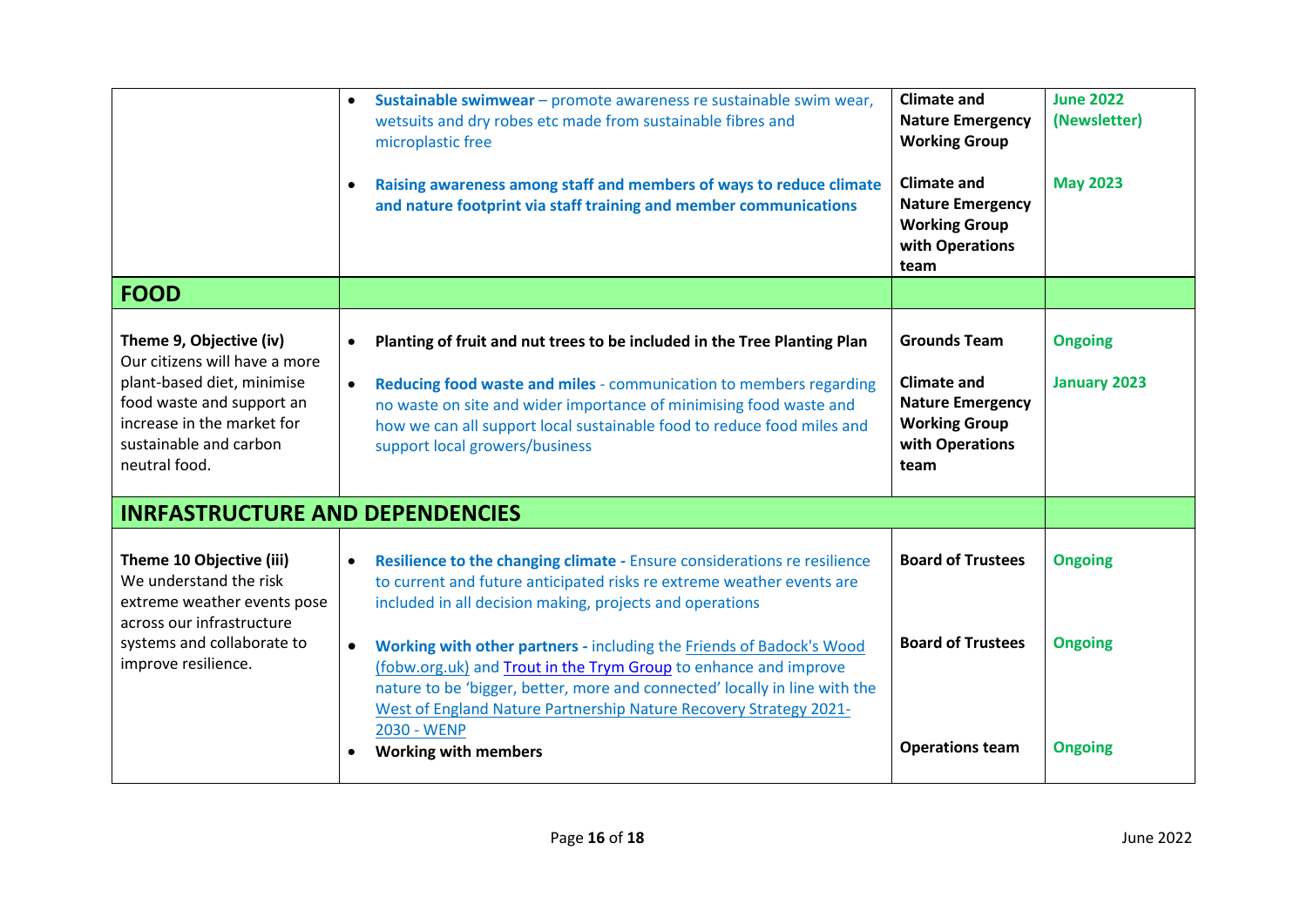### <span id="page-16-0"></span>**8. Tracking and reporting on progress**

A review of progress and an update of this action plan will be reported to the annual Henleaze lake AGM and passed to the Bristol One City Sustainability Team to feed into reporting on work and progress across the city towards the One City Climate and Ecological Emergency themes, goals and objectives and the Bristol Avon Catchment Plan.

# <span id="page-16-1"></span>**9. References**

- [Henleaze Swimming Club](http://www.henleazeswimmingclub.org/)
- Friends of Badock's [Wood \(fobw.org.uk\)](http://www.fobw.org.uk/)
- [one-city-climate-strategy.pdf \(bristolonecity.com\)](https://www.bristolonecity.com/wp-content/uploads/2020/02/one-city-climate-strategy.pdf)
- [Bristol City Council Ecological Emergency Action Plan 2021-2025](https://www.bristol.gov.uk/documents/20182/5572361/Ecological_Emergency_Action_Plan.pdf/2e98b357-5e7c-d926-3a52-bf602e01d44c?t=1630497102530)
- [Bristol One City Ecological Emergency Strategy 2020](https://www.bristolonecity.com/wp-content/uploads/2020/09/One-City-Ecological-Emergency-Strategy.pdf)
- [Bristol Avon Catchment Partnership | Wessex Water](https://www.wessexwater.co.uk/environment/catchment-partnerships/bristol-avon-catchment-partnership?msclkid=3530f107b0c311ecb66eede0267b5b97)
- Bristol [one-city-climate-strategy.pdf](https://www.bristolonecity.com/wp-content/uploads/2020/02/one-city-climate-strategy.pdf) (bristolonecity.com)
- [British Dragonfly Society](https://british-dragonflies.org.uk/species/common-darter/)
- [Intergovernmental Panel on Climate Change](https://www.ipcc.ch/about/) (IPCC) special report published in August 2021
- [Climate Lab Book](https://www.climate-lab-book.ac.uk/2018/warming-stripes/)
- [Government publishes UK's Third Climate](https://www.gov.uk/government/news/government-publishes-uks-third-climate-change-risk-assessment) Change Risk Assessment (CCRA3), January 2022
- <https://showery.co.uk/>
- [Greenhouse Gas Protocol | \(ghgprotocol.org\)](https://ghgprotocol.org/) including definition of GHG Protocol and GHG emission scope
- Biosecurity for clubs Check, Clean, Dry [GB non-native species secretariat \(nonnativespecies.org\)](http://www.nonnativespecies.org/checkcleandry/biosecurity-for-clubs.cfm)
- [\(nonnativespecies.org\)](http://www.nonnativespecies.org/checkcleandry/biosecurity-for-clubs.cfm)[DEFRA Check Clean and Dry campaign](https://secure.fera.defra.gov.uk/nonnativespecies/checkcleandry/documents/check-clean-dry-england.pdf)
- [West of England Nature Partnership Nature Recovery Strategy 2021-2030 -](https://wenp.org.uk/strategy/) WENP
- [World-leading Environment Act becomes law -](https://www.gov.uk/government/news/world-leading-environment-act-becomes-law) GOV.UK (www.gov.uk)
- [Environment Act 2021 \(legislation.gov.uk\)](https://www.legislation.gov.uk/ukpga/2021/30/contents/enacted)
- [What is 'Trout in the Trym' About? -](https://www.troutinthetrym.co.uk/?msclkid=3de13f0bb0c411ecac046c23db2158c0) Trout in the Trym
- Welcome to SusWoT [Sustainable Westbury-on-Trym SusWoT](https://www.suswot.org.uk/?msclkid=56178654b0c411eca7d9a4dbb1721418)